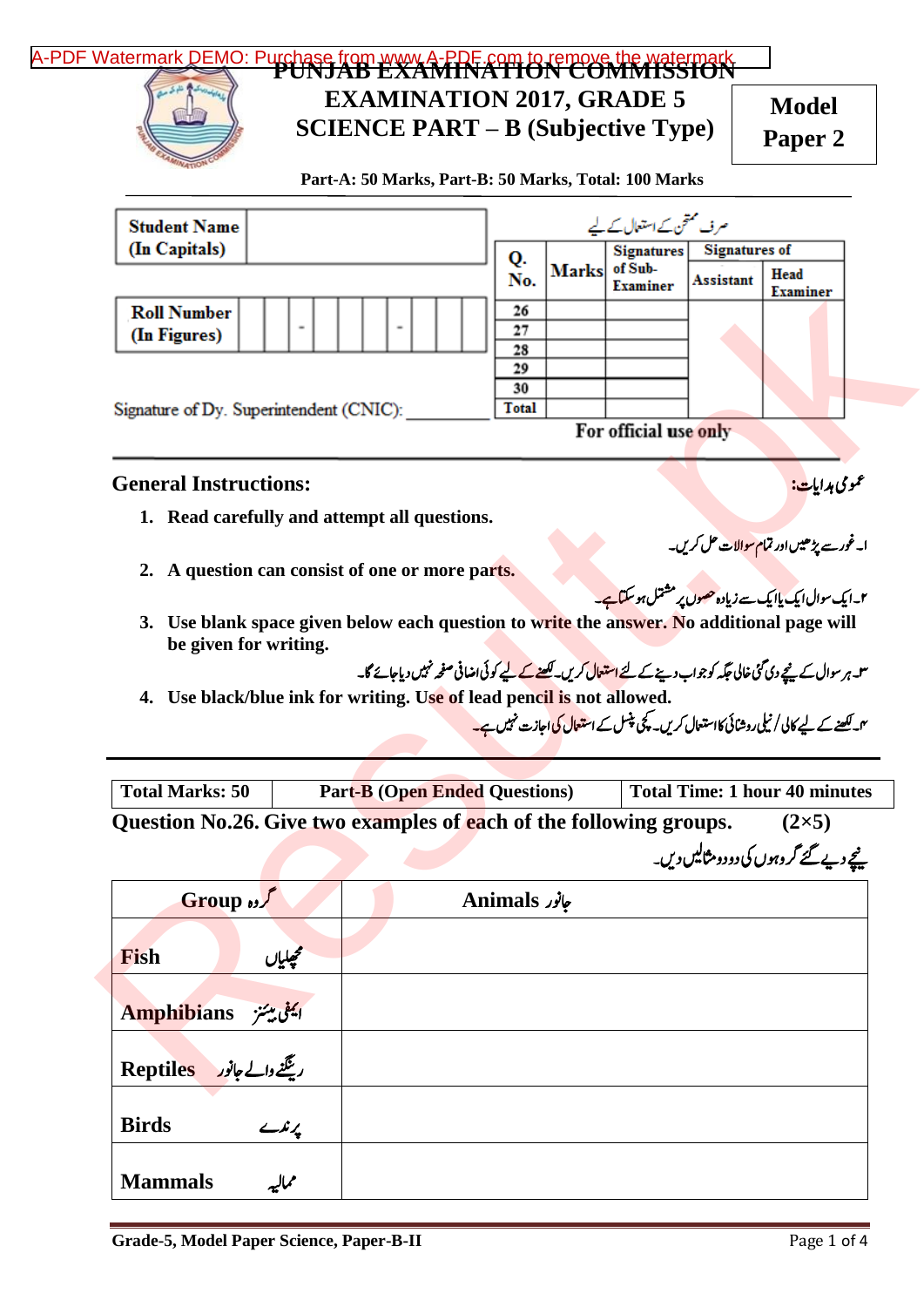| Question No.27. (a) Define water pollution. Write its two causes.                                                                 | $(2+2)$                                         |
|-----------------------------------------------------------------------------------------------------------------------------------|-------------------------------------------------|
|                                                                                                                                   | آنی آلود گی کی تعریف کریں۔اس کی دووجوہات لکھیں۔ |
|                                                                                                                                   |                                                 |
|                                                                                                                                   |                                                 |
|                                                                                                                                   |                                                 |
|                                                                                                                                   |                                                 |
| (b) Give two effects of water pollution. Give two suggestions to reduce water<br>pollution.                                       | $(2+4)$                                         |
| ۔<br>آئی آلود گی کے دواثرات <del>لکھیں</del> ۔ آئی آلود گی کو کم کرنے کے لیے دو تجاویز دیں۔                                       |                                                 |
|                                                                                                                                   |                                                 |
|                                                                                                                                   |                                                 |
|                                                                                                                                   |                                                 |
|                                                                                                                                   |                                                 |
| Question No.28. (a) Define gas.                                                                                                   |                                                 |
|                                                                                                                                   | (2)<br>گیس کی تعریف کریں۔                       |
|                                                                                                                                   |                                                 |
| (b) Give two examples of gas.                                                                                                     |                                                 |
|                                                                                                                                   | (2)<br>گیس کی دومثالیں دیں۔                     |
|                                                                                                                                   |                                                 |
| (c) State the reason for the following properties of gas:                                                                         | $(3*2=6)$                                       |
|                                                                                                                                   | گیس کی مندر جہ ذیل خصوصیات کی وجہ بیان کریں:    |
| olume.<br>گیسیں نہ ہی مخصوص شکل رکھتی ہیں اور نہ ہی مخصوص جگہ تھیر تی ہیں۔<br>i) Gases have neither fixed shape nor fixed volume. |                                                 |
|                                                                                                                                   |                                                 |
|                                                                                                                                   |                                                 |
|                                                                                                                                   |                                                 |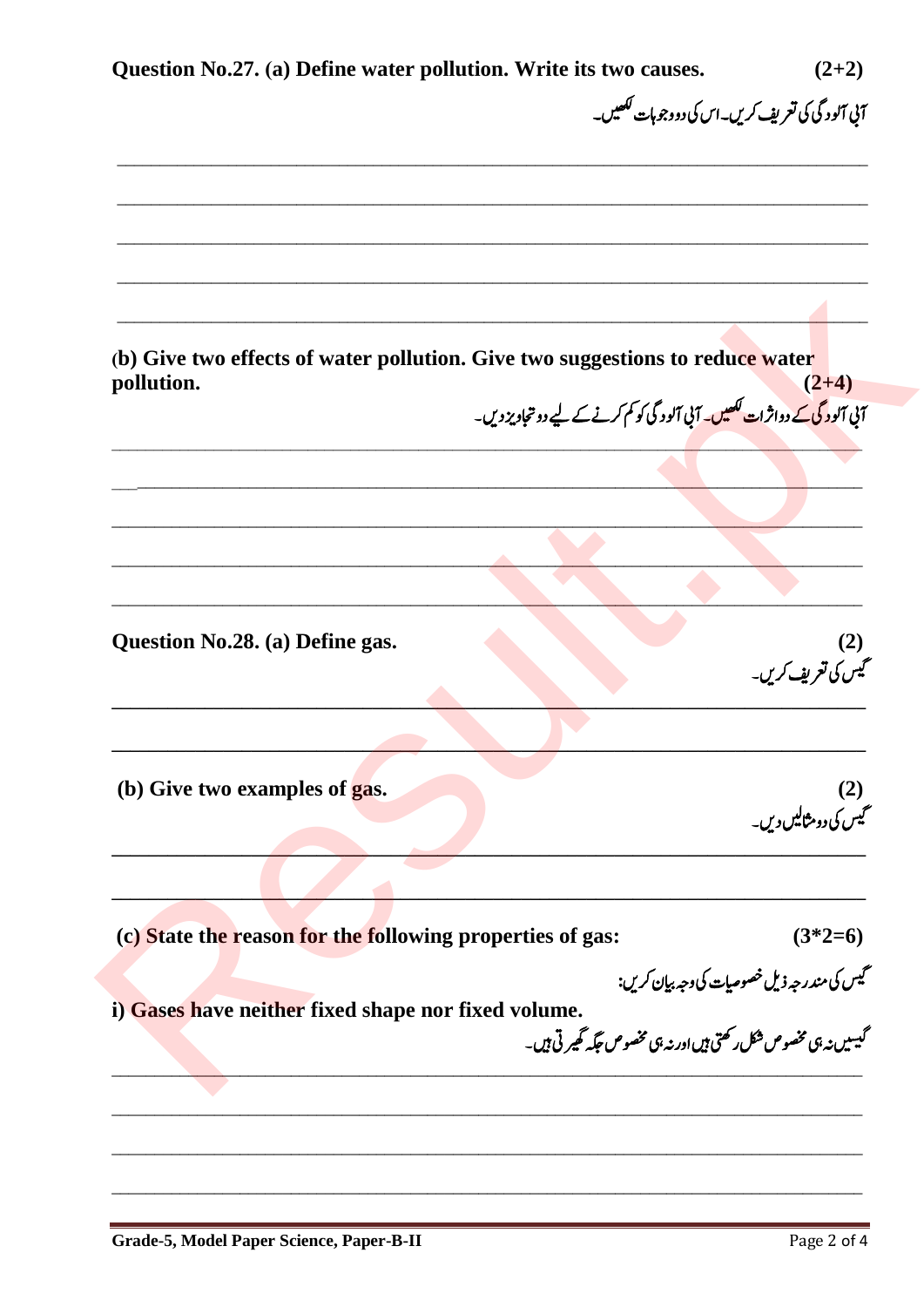ii) Smell of a gas spreads in the room. گیس کی بو کمرے میں پھیل جاتی ہے۔ Question No.29. (a) Define electric circuit.  $(2)$ برقی راستے کی تعریف کریں۔ (b) Name four components to make an electric circuit.  $(4)$ برقی راستے کو بن<mark>انے کے لیے چاراجزاکے نام لکھیں۔</mark> (c) Describe the role of a fuse in an electric circuit.  $(4)$ بر قی راستے میں فیوز کے کر دار کو بیان کریں۔ Question No.30. (a) Define star and give its one example.  $(2+1)$ ۔<br>سارے کی تعریف کریںاور اس کی ایک مثال دیں۔